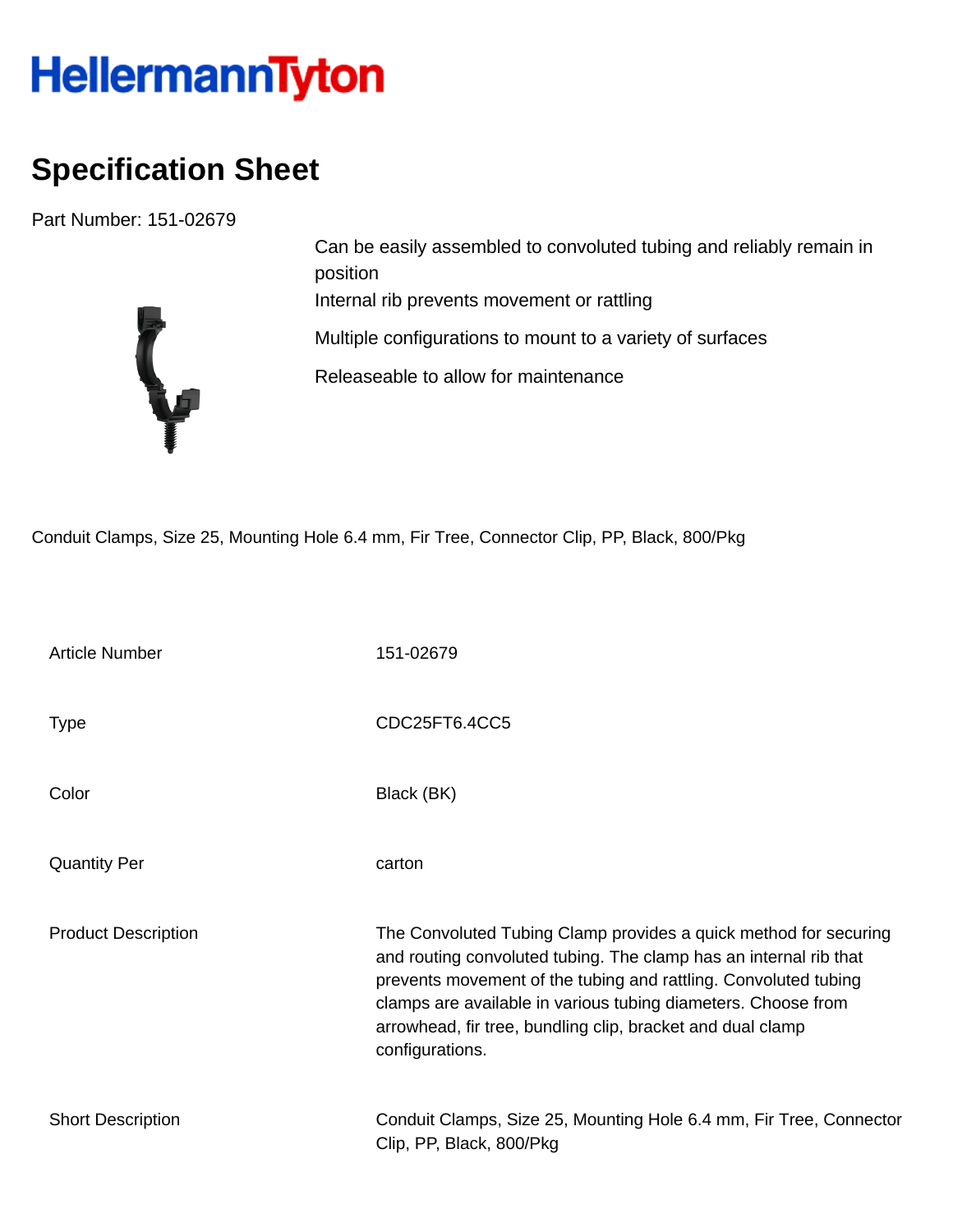| Length L (Imperial)                   | 2.65            |
|---------------------------------------|-----------------|
| Length L (Metric)                     | 67.2            |
| <b>Fixation Method</b>                | <b>Fir Tree</b> |
| Width W (Imperial)                    | 0.5             |
| Width W (Metric)                      | 12.0            |
| <b>Bundle Diameter Max (Imperial)</b> | 0.98            |
| <b>Bundle Diameter Max (Metric)</b>   | 25.0            |
| Height H (Imperial)                   | 3.69            |
| Height H (Metric)                     | 93.7            |
| Diameter D (Imperial)                 | 1.06            |
| Diameter D (Metric)                   | 27.0            |
| Mounting Hole Diameter D (Imperial)   | 0.252           |
| Mounting Hole Diameter D (Metric)     | 6.4 mm          |